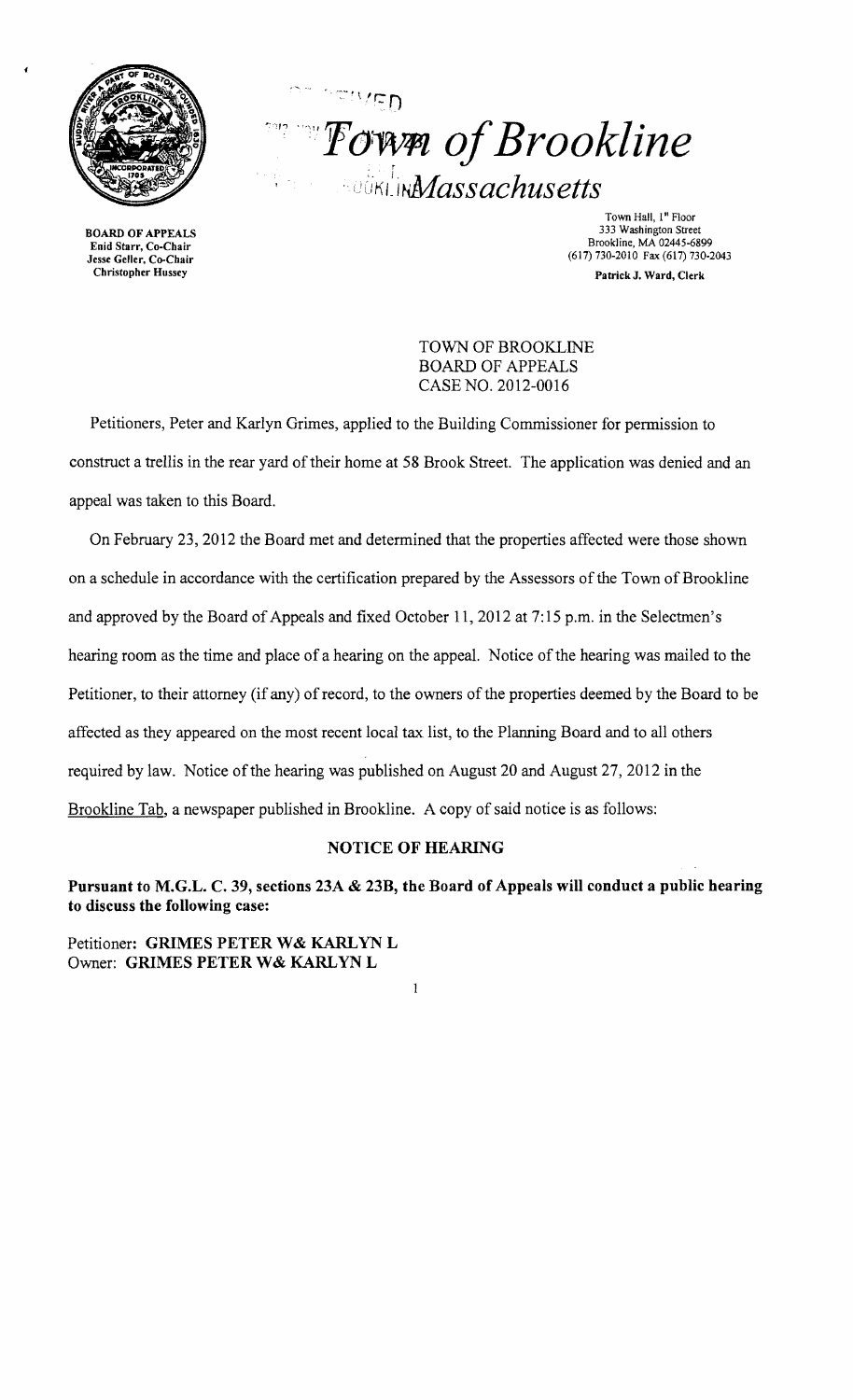Location of Premises: 58 BROOK ST Date of Hearing: October 11, 2012 Time of Hearing: 7:15 p.m. Place of Hearing: Selectmen's Hearing Room, 6th Floor

A public hearing will be held for a variance and/or special permit to:

5.43; Exceptions to Yard and Setback Regulations, special permit required. 5.63; Accessory Structures in Side Yards, variance required. 5.72; Accessory Structures in Rear Yarda, variance required. 8.02.2; Alteration and Extension, special permit required.

Of the Zoning By-Law to Construct a trellis in the rear yard at your home. At 58 BROOK ST Said premise located in a T-5 (Apartment house) Residential district.

*Hearings, once opened, may be continued by the Chair to a date and time certain. No further notice will be mailed to abutters or advertised in the TAB. Questions regarding whether a hearing has been continued, or the date and time ofany hearing may be directed to the Zoning Administrator at 617-734 2134 or check meeting calendar*  at: http://calendars.town.brookline.ma.us/MasterTownCalandar/?FormID=158.

The Town of Brookline does not discriminate on the basis of disability in admission to, access to, or *operations ofits programs, services or activities. Individuals who need auxiliary aids for effective communication in programs and services ofthe Town ofBrookline are invited to make their needs known to the ADA Coordinator, Stephen Bressler, Town ofBrookline,* 11 *Pierce Street, Brookline, AM 02445. Telephone:* (617) *730-2330; TDD* (617) *730-2327.* 

#### Enid Starr Jesse Geller Christopher Hussey

At the time and place specified in the notice, this Board held a public hearing. Present at the

hearing was Chairman, Jesse Geller, and Board Members, Mark Zuroff and Lisa Serrafin. The case was

presented by the petitioner Peter Grimes

Mr. Grimes described the property as a single family home that was recently converted from a two-

family by the current homeowner. The home is a two and a half story single family shingle style home

with a small garage in the rear yard and a driveway on the eastern edge of the property. The driveway to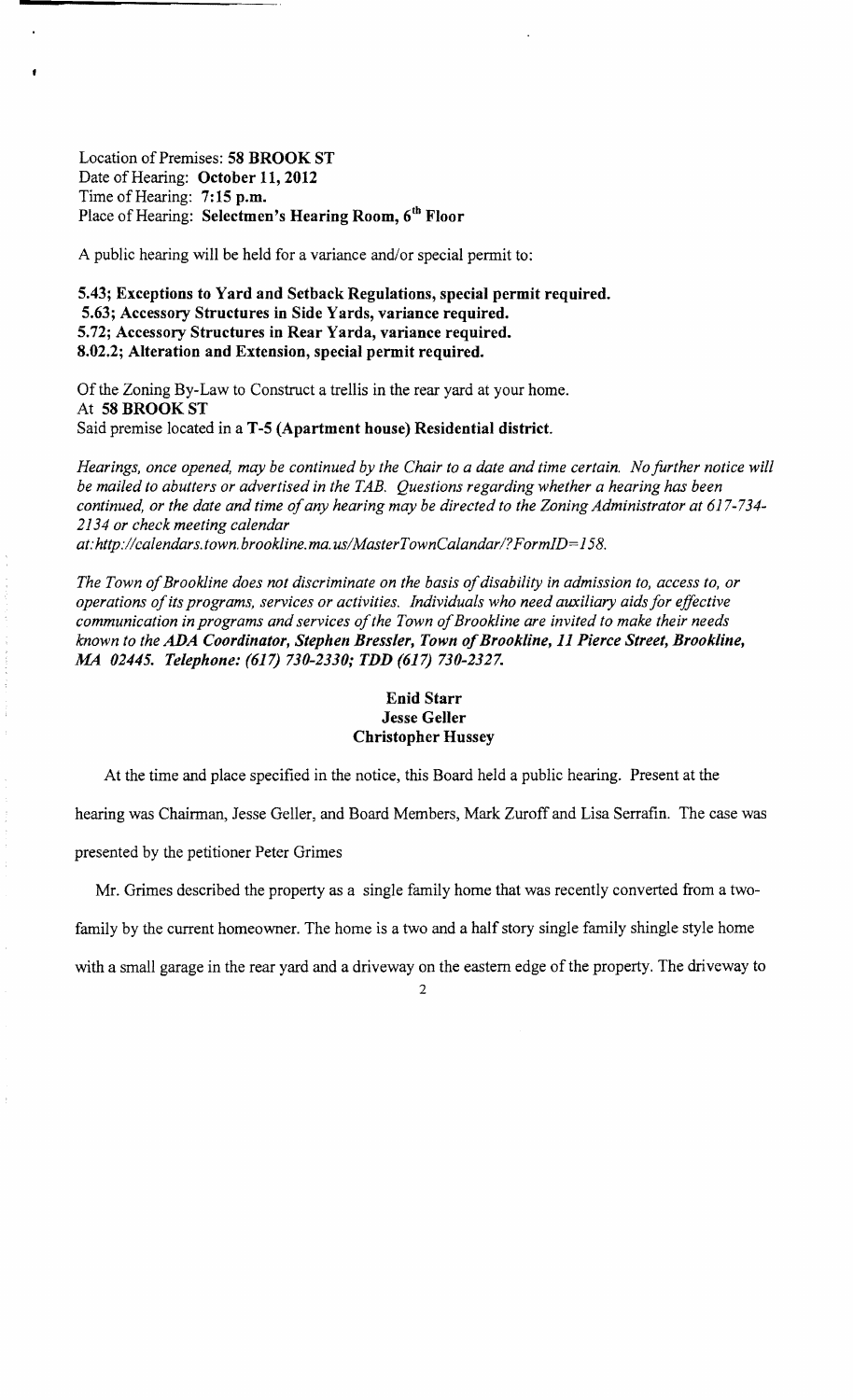the neighboring structure at 64 Brook Street borders the western edge of the subject property. 58 Brook Street is located near Linden Square and the John E. Murphy playground, and the surrounding uses are primarily residentiaL

Mr. Grimes said he is seeking relief for a pergola that was built without a pennit and too close to the rear and side lot lines. He said he knows a portion of the pergola overhangs the property line and he is willing to modify that portion. Mr. Grimes said he would like to otherwise leave the pergola as is and would accordingly like to seek relief for the pergola as it has been constructed (but with the encroachment removed). He said the original plan was to modify the pergola based on discussions at the Planning Board meetings, however, after receiving cost estimates from his contractor for the required work he felt it was too expensive. Mr. Grimes said he felt if he moved the pergola a few feet it would not make a big difference from where it currently sits.

Board Member Serrafin asked if the proposed drawings in the Planning Board's report which the Zoning Board was reviewing accurately reflects what the petitioner is now proposing. Lara Curtis Hayes, Senior Planner, confirmed that the petitioners are proposing not to follow the Planning Board's recommendations and are requesting to leave the pergola as constructed and as shown on the original plans.

Chairman Geller asked if anyone present wished to speak in favor of the petitioner's proposal. Dan Lyons of 40 Brook Street rose to speak. Mr. Lyons said he was also the realtor that sold Mr. Grimes this house. He said the pergola is a big improvement over how the rear yard previously appeared. Chairman Geller asked if anyone wished to speak in opposition. No one rose to speak.

The Chairman called upon Lara Curtis Hayes, Senior Planner, to deliver the comments of the Planning Board:

3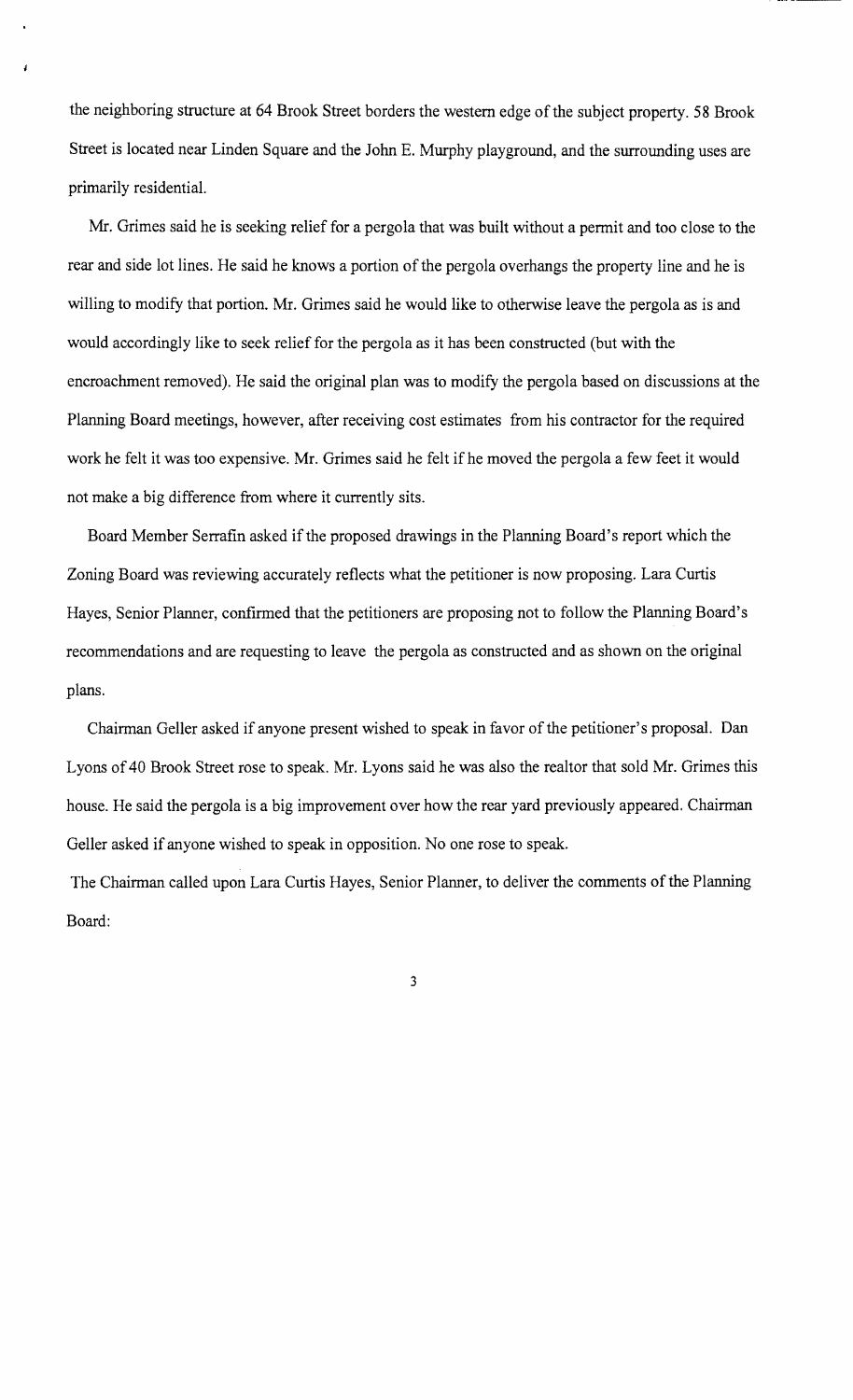Ms. Hayes said it is difficult for her to deliver the recommendations of the Planning Board due to the fact that the petitioners are proposing something different than what was presented to the Planning Board. She said the proposal went through several Planning Board meetings and modifications. She said the Planning Board was generally supportive of modifying the pergola to satisfy the abutters' concerns. Ms. Hayes said if the pergola were to be modified as presented to the Planning Board, the Planning Board's findings would be as follows:

## **FINDINGS**

Section 5.60 - Side Yard Setback

Section 5.70 - Rear Yard Setback

| Dimensional Requirements | Required | Existing | <b>Proposed</b>   | <b>Relief</b>   |
|--------------------------|----------|----------|-------------------|-----------------|
| <b>Side Yard Setback</b> |          | n/a      | Est. $2^{\prime}$ | Special Permit* |
| <b>Rear Yard Setback</b> |          | n/a      | Est. $2'$         | Special Permit* |

\* Under *Section 5.43*, the Board of Appeals may waive yard and setback requirements if a

counterbalancing amenity is provided. The applicant is proposing climbing vines on the pergola to help soften its appearance and increase the privacy of the users of the patio as well as the rear abutters as a counterbalancing amenity.

#### Section 8.02.2 - Alteration or Extension

A special permit is required to alter a pre-existing non-conforming structure or use.

Ms. Hayes said the Planning Board is supportive of the legalization of the pergola. The applicant has addressed the concerns of the rear abutters with respect to the encroachment of the pergola by reducing its size and increasing the rear yard setback by 2'. Additionally, as the overall mass of the structure is

4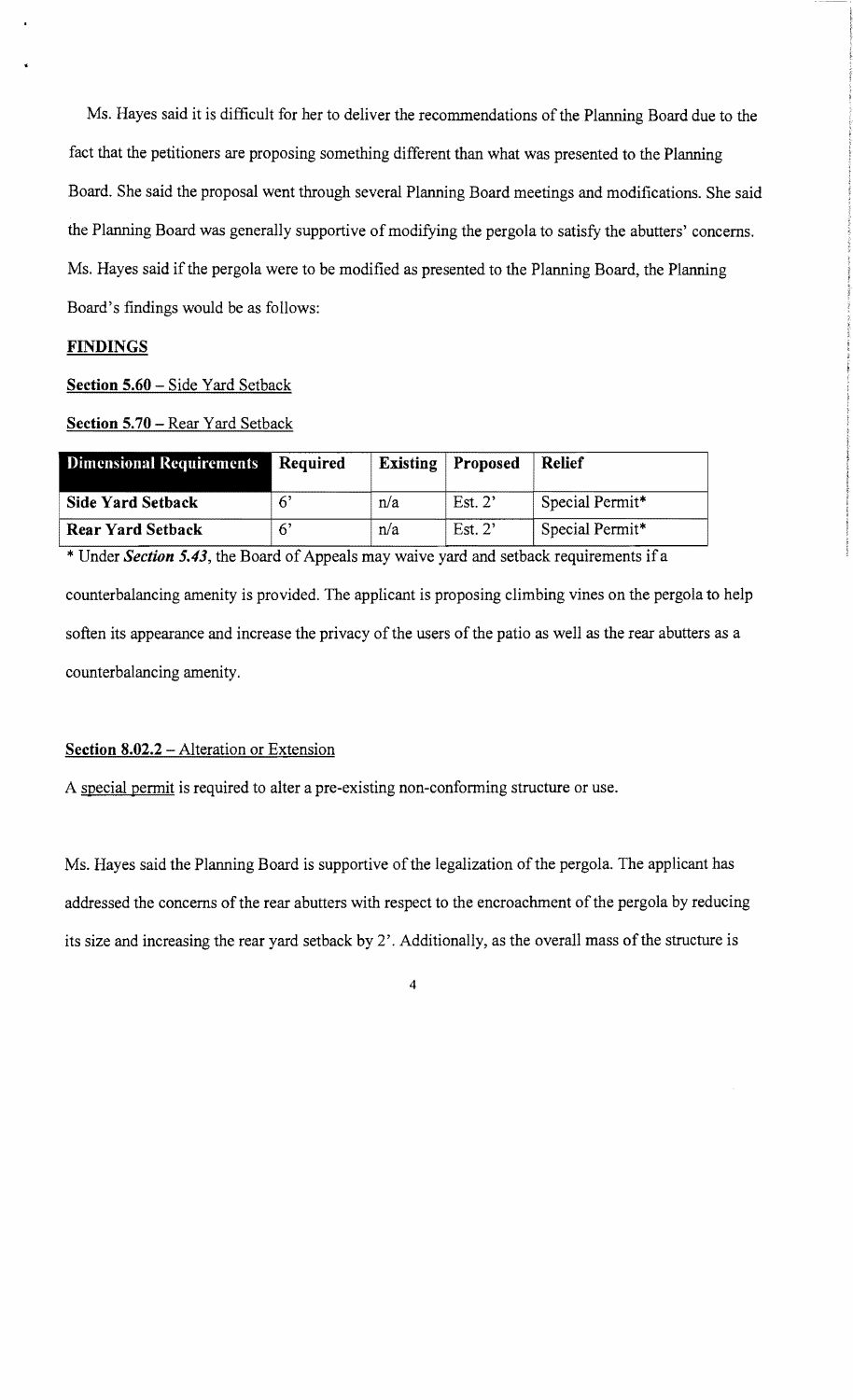going to be reduced and will eventually have a vegetated roof, the Planning Board feels the pergola will have a minimal impact on the neighborhood, will increase privacy for the applicants as well as the abutters, and will contribute to the usability and enjoyment of the existing rear patio, which will be covered by the pergola.

# **Therefore, the Planning Board** approves **the site plan by Christopher Charlton, dated** *7/23/2011,* **subject to the following conditions:**

- 1. Prior to the issuance of a building permit to legalize the pergola, the applicant shall submit a final site plan indicating the location of the pergola posts and the outer edge of the pergola slats [set back at least 2' from the rear and side lot lines] as well as all setback dimensions subject to the review and approval of the Assistant Director of Regulatory Planning.
- 2. Prior to the issuance of a building permit to legalize the pergola, the applicant shall submit a final landscape plan indicating all counterbalancing amenities subject to the review and approval of the Assistant Director of Regulatory Planning.
- 3. Prior to the issuance of a building permit, the applicant shall submit to the Building Commissioner for review and approval for conformance to the Board of Appeals decision: 1) a final site plan stamped and signed by a registered engineer or land surveyor; 2) final building elevations stamped and signed by a registered architect; and 3) evidence that the Board of Appeals decision has been recorded at the Registry of Deeds.

The Chairman then called upon Michael Yanovitch, Chief Building Inspector, to deliver the comments of the Building Department. He said the Building Department does not condone violations of the Town's permitting requirements but appreciates the petitioners' efforts to correct their error.

S